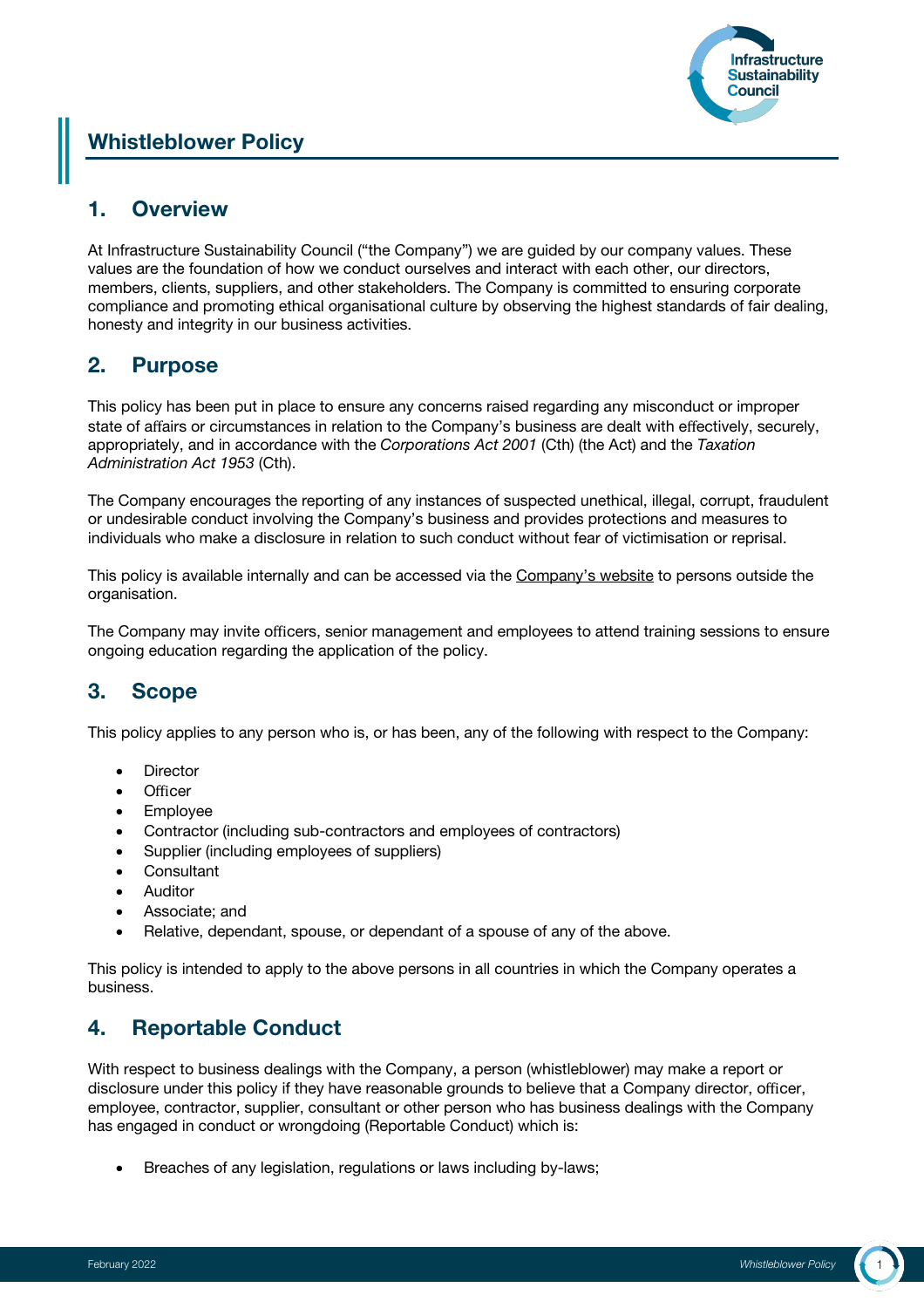- An offence against any other law of the Commonwealth that is punishable by imprisonment for a period of 12 months or more;
- Breaches of ISC's Policies, Codes and Procedures;
- Dishonest or corrupt behaviour, including soliciting, accepting or offering a bribe, gifts, facilitation payments or other such benefits;
- Fraudulent or serious impropriety;
- Illegal activity including theft, drug sal/use, violence or threatened violence and property damage,
- Impeding internal or external audit processes;
- Improper behaviour relating to accounting, internal accounting controls, actuarial, or audit matters;
- An activity that poses a risk to the environment or engages health and safety;
- A conflict of interest including disclosure of confidential information;
- Harassment, discrimination or bullying;
- Conduct that perverts the course of justice or cancels improper or unethical conduct;
- A substantial mismanagement of ISC's resources; and
- Conduct that is detrimental to ISC's financial position or reputation.

Any disclosures that do not fall within the definition of Reportable Conduct, will not qualify for protection under the Act. It will be at the Company's discretion whether it considers there is a reasonable suspicion that the Reportable Conduct is occurring and/or whether the conduct constitutes "misconduct or improper state of affairs" under the Act.

For the avoidance of doubt, Reportable Conduct does not include personal work-related grievances. A personal work-related grievance is a grievance about any matter in relation to a employee's current or former employment, having implications (or tending to have implications) for that person personally and that do not have broader implications for the Company. Examples of personal work-related grievances are as follows:

- An interpersonal conflict between the employee and another employee
- A decision relating to the engagement, transfer or promotion of the employee
- A decision relating to the terms and conditions of engagement of the employee
- A decision to suspend or terminate the engagement of the employee, or otherwise to discipline the employee

Personal work-related grievances should be reported to direct line managers or in accordance with the Company's Grievance Policy.

#### 5. Making a Disclosure

The Company relies on its employees maintaining a culture of honest and ethical behaviour. Accordingly, if a person becomes aware of any Reportable Conduct, it is expected that they will make a disclosure under this policy.

A whistleblower may disclose any Reportable Conduct to the Whistleblower Protection Officers listed below:

General Manager: People and Finance Liesel Wightwick Liesel.Wightwick@iscouncil.org, phone +61 2 9252 9733

Chief Delivery Officer Patrick Hastings Patrick.Hastings@iscouncil.org, phone +61 2 9252 9733

Deputy Chair Sarah Marshall Deputychair@iscouncil.org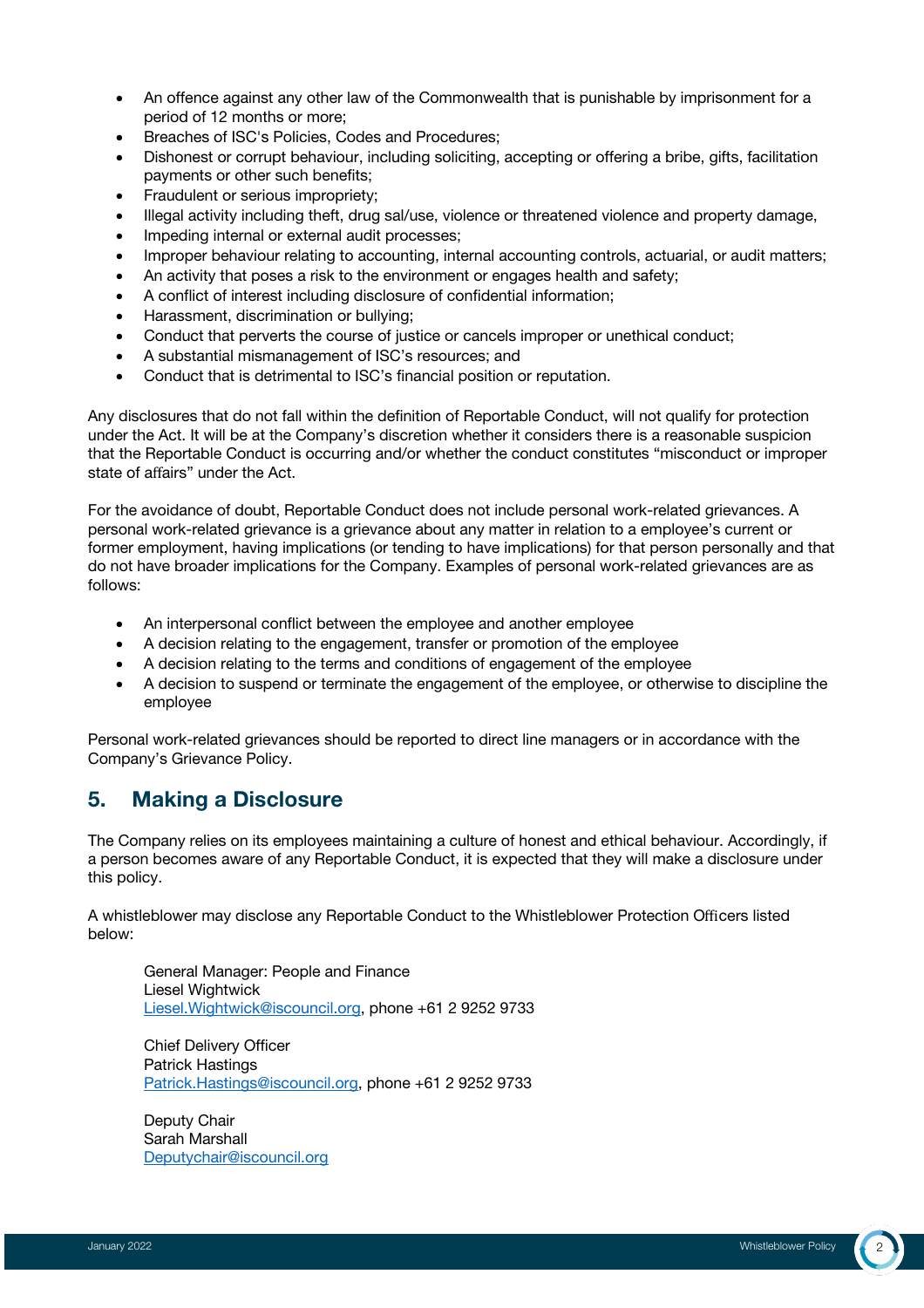A whistleblower can make a disclosure outside of business hours by contacting the above Whistleblower Protection Officers via email.

Whistleblowers are also encouraged to contact the above Whistleblower Protection Officers to obtain any additional information they may require before making a disclosure or for any clarification regarding this policy.

The Whistleblower Protection Officer or eligible recipient will safeguard the whistleblower's interests and will ensure the integrity of the reporting mechanism to the extent of this policy.

# 6. Escalation

In most cases the recipient of the disclosure will be the Whistleblower Protection Officers.

Should the Whistleblower Protection Officers both be the subject of the disclosure then it will automatically be referred to the CEO. If the disclosure involves the CEO, or a Member of the Board, it will automatically be referred to the Board Chair.

# 7. Anonymity

When making a disclosure, a whistleblower may do so anonymously. It may be difficult for the Company to properly investigate the matters disclosed if a report is submitted anonymously and therefore the Company encourages whistleblowers to share their identity when making a disclosure, however there is no requirement to do so.

#### 8. Reporting to Regulators

A whistleblower may also make a disclosure to the Australian Securities and Investments Commission (ASIC) or the Australian Prudential Regulation Authority (APRA) in relation to a Reportable Conduct. Whistleblowers will be covered by the protections outlined in this policy if they have reported their concerns to ASIC or APRA.

# 9. Public Interest and Emergency Disclosure

In certain situations, the Reportable Conduct may be of such gravity and urgency that disclosure to the media or a parliamentarian is necessary. A public interest and emergency disclosure can only be made to:

- A journalist, defined to mean a person who is working in a professional capacity as a journalist for a newspaper, magazine, or radio or television broadcasting service; or
- A Member of the Parliament of the Commonwealth or of a State or Territory parliament.

A whistleblower may only make a public interest and emergency disclosure if they have:

- Previously disclosed the information to ASIC or APRA
- Allowed at least 90 days to pass since the previous disclosure was made
- Reasonable grounds to believe that action is not being taken to address the matters which they have disclosed
- Reasonable grounds to believe that making a further disclosure to a journalist or member of parliament would be in the public interest
- Given written notification, including sufficient information to identify the previous disclosure to the authority to which the previous disclosure was made that they intend on making a public interest disclosure
- Ensured the extent of information disclosed is no greater than is necessary to inform the recipient of the misconduct or improper state of affairs

A whistleblower will be qualified for protection where they have made a public interest disclosure if they have: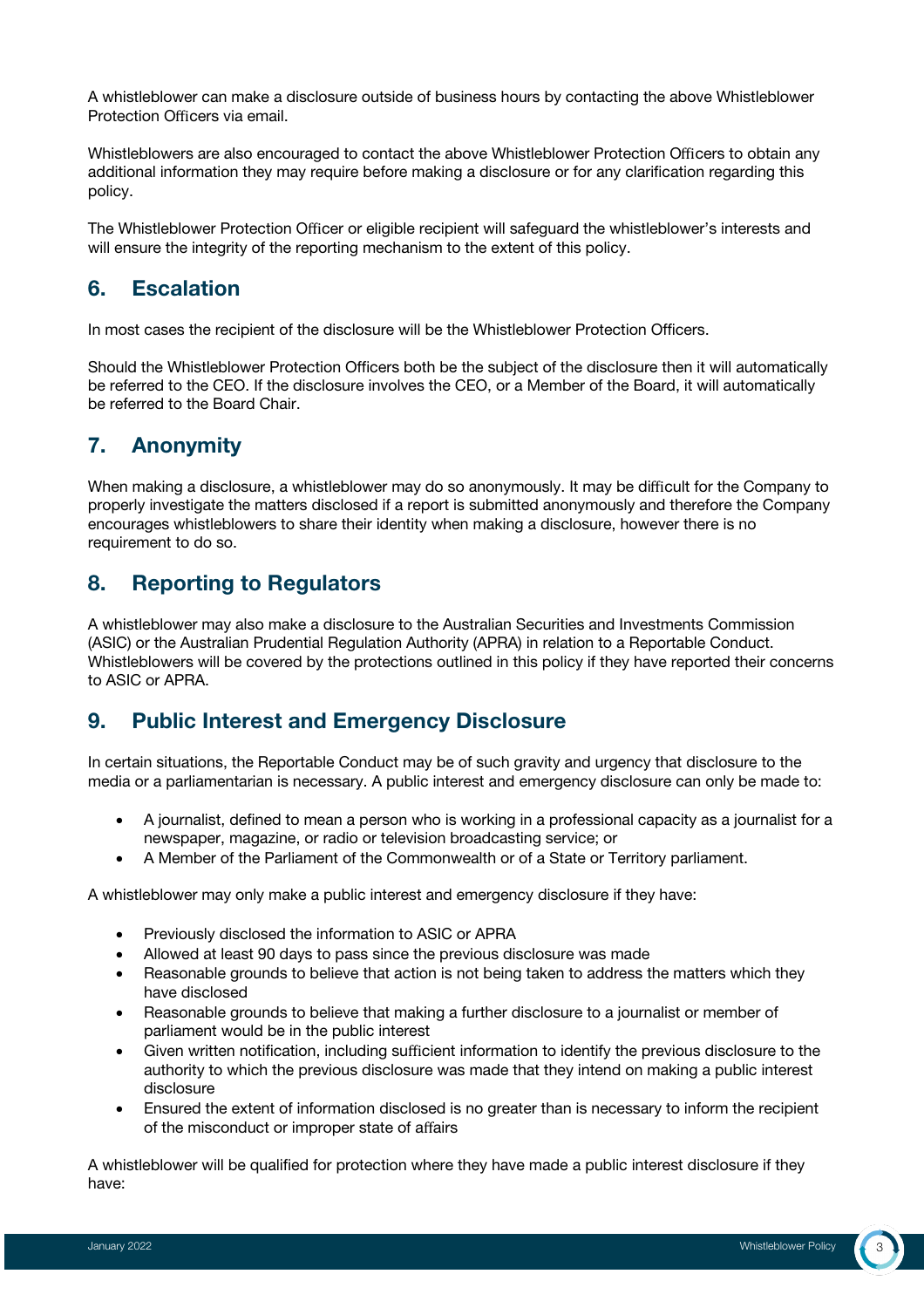- Previously disclosed the information to ASIC or APRA
- Reasonable grounds to believe that the information concerns a substantial and imminent danger to the health or safety of one or more persons, or to the natural environment
- Given written notification, including sufficient information to identify the previous disclosure to the authority to which the previous disclosure was made that they intend on making a public interest disclosure
- Ensured no more information is disclosed than is reasonably necessary to inform the recipient of the substantial and imminent danger

# 10. Investigation

The Company will investigate all matters reported under this policy as soon as practicable after the matter has been reported. The Whistleblower Protection Officer will investigate the matter and where necessary, appoint an external investigator to assist in conducting the investigation. All investigations will be conducted in a fair, independent and timely manner and all reasonable efforts will be made to preserve confidentiality during the investigation.

If the report is not anonymous, the Whistleblower Protection Officer or external investigator will contact the whistleblower, by their preferred method of communication to discuss the investigation process and any other matters that are relevant to the investigation.

Where a whistleblower has chosen to remain anonymous, their identity will not be disclosed to the investigator or to any other person and the Company will conduct the investigation based on the information provided to it.

Where possible, the Whistleblower Protection Officer will provide a whistleblower with feedback on the progress and expected timeframes of the investigation. The person against whom any allegations have been made will also be informed of the concerns and will be provided with an opportunity to respond (unless there are any restrictions or other reasonable bases for not doing so).

To the extent permitted by law, the Whistleblower Protection Officer may inform a whistleblower and/or a person against whom allegations have been made of the findings. The Company will document the findings in a report however any report will remain the property of the Company and will only be shared with a whistleblower or any person against whom the allegations have been made if the Company deems it appropriate.

# 11. Protection of Whistleblowers

The Company is committed to taking all reasonable steps to ensuring that any person who makes a disclosure is treated fairly and does not suffer detriment and that confidentiality is preserved in respect of all matters raised under this policy.

#### Protection from Legal Action

A whistleblower will not be subject to any civil, criminal or administrative legal action (including disciplinary action) for making a disclosure under this policy or participating in any investigation.

Any information they provide will not be admissible in any criminal or civil proceedings other than for proceedings in respect of the falsity of the information.

#### Protection against Detrimental Conduct

The Company will not engage in 'Detrimental Conduct' against a whistleblower if they have made a disclosure under this policy. Detrimental Conduct includes actual or threatened conduct such as the following (without limitation):

- Termination of employment
- Injury to employment including demotion, disciplinary action; Alternation of position or duties;
- Discrimination